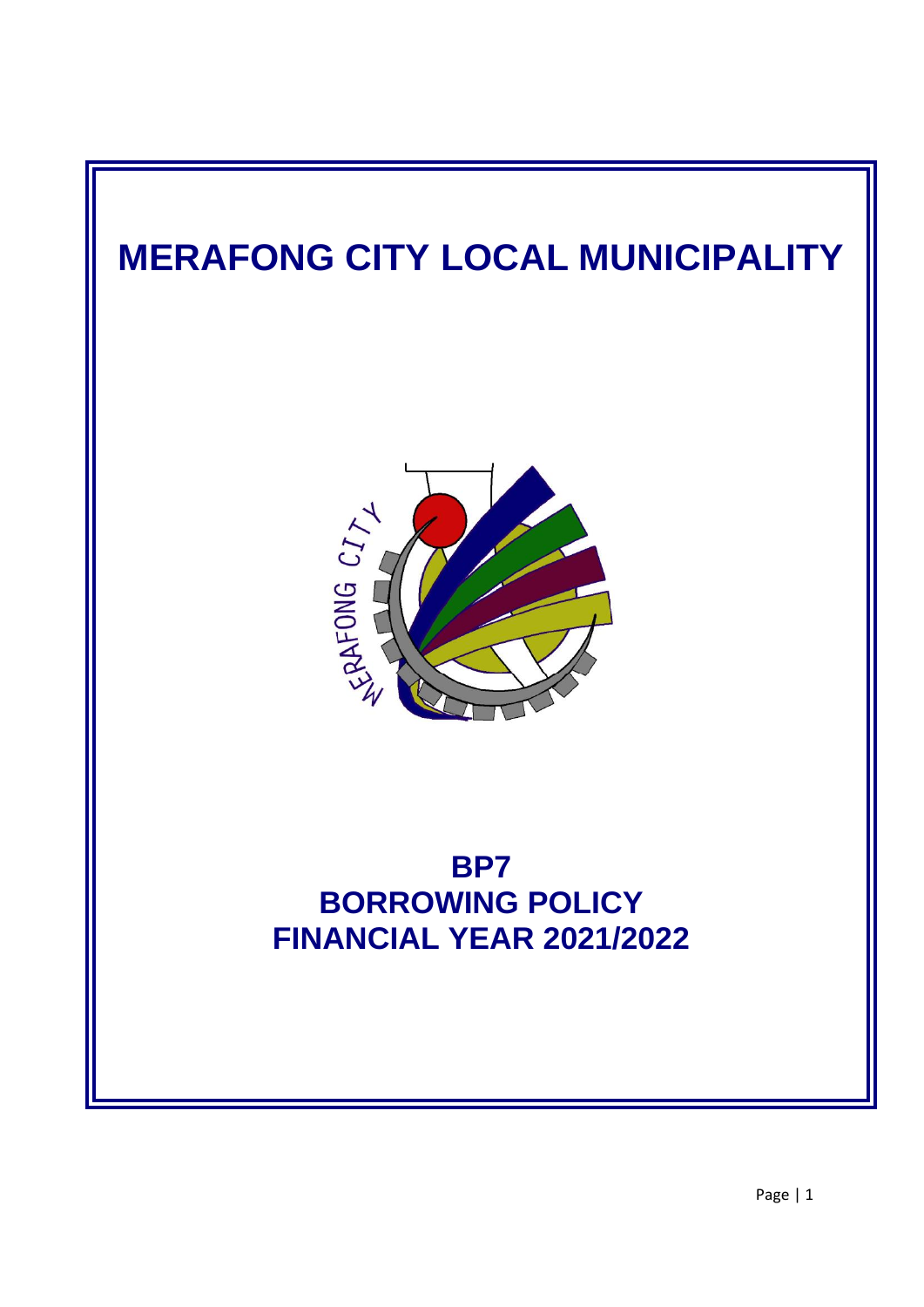# **BP7 Borrowing Policy**

| <b>Policy: Tariff Policy - Trade Services</b> | Effective Date: 01 July 2021 |
|-----------------------------------------------|------------------------------|
| Approved:                                     | Review Date: 31 March 2021   |

# **1. PURPOSE**

To establish a borrowing framework policy for the Municipality and set out the objectives, statutory requirements and guidelines for the borrowing of funds.

Process to be followed when debt is incurred.

### **2. DEFINITIONS**

In this Policy, unless the context otherwise indicates, a word or expression to which a meaning has been assigned in the Local Government: Municipal Finance Management Act, 2003 (Act No 56 of 2003), has the meaning so assigned, and:

**"Accounting Officer"** – means the Municipal Manager and vice versa;

**"Act"** – means the Local Government: Municipal Finance Management Act, 2003 (Act No. 56 of 2003);

**"Chief Financial Officer"** – means an officer of the Municipality, designated by the Municipal Manager to be administratively in charge of the financial affairs of the municipality;

**"Council" or "Municipality"** – means the Municipal Council of Merafong Local Municipality as referred to in Section 18 of the Municipal Structures Act;

**"Creditor"** – in relation to a municipality, means any person or service provider to whom money is owing by the Municipality;

#### **"Debt"** – means –

(a) a monetary liability of obligation created by a financing agreement, note, debenture, bond, overdraft or the issuance of municipal securities; or

(b) a contingent liability such as that created by guaranteeing a monetary liability or obligation of another.

**"Delegatee"** – means an official / person delegated to perform tasks on behalf of nother person;

**"Financial Statement"** – means statements consisting of at least –

- (a) a balance sheet (statement of financial position);
- (b) an income statement (statement of financial performance);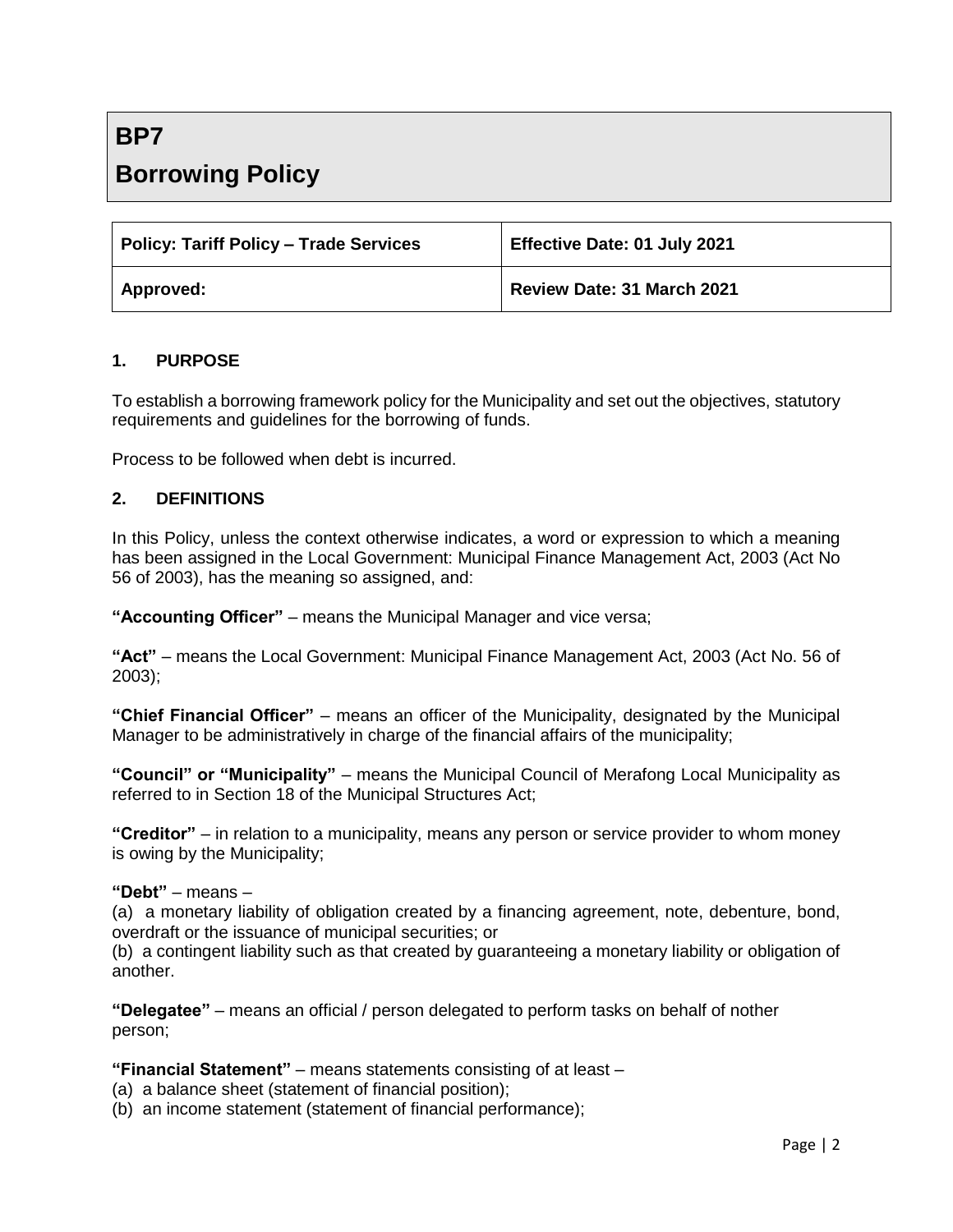- (c) a cash-flow statement;
- (d) any other statements that may be prescribed; and
- (e) any notes to these statements.

**"Financial year"** – means a year ending 30 June;

**"Financing Agreement"** means any long-term agreement, lease, installment purchase contract or hire purchase agreement under which the Municipality undertakes to pay the capital cost of property, plant or equipment over a period of time;

**"Lender"** – in relation to a municipality means a person or service provider who provides debt finance to a municipality;

**"Long Term Debt"** – means debt which is repayable over a period exceeding 12 months;

**"Municipal debt instrument"** – means any note, bond, debenture or other evidence of indebtedness issued by a municipality, including virtual or electronic evidence of indebtedness intended to be used in raising debt;

**"Security"** – means a lien, pledge, mortgage, cession or other form of collateral intended to secure the interest of a creditor;

**"Short Term Debt"** – means a debt which is repayable over a period not exceeding 12 months.

In this document unless the context otherwise indicates, words and expressions denoting the singular shall include the plural and vice versa, words and expressions denoting the male sex shall include the female sex and vice versa and reference to a natural person shall include a legal person and vice versa.

## **3. THE OBJECTIVES OF THE POLICY ARE AS FOLLOWS:**

(a) To comply with the legislative requirements;

(b) Manage interest rate and credit risk exposure;

(c) Maintain debt within specified limits and ensure adequate provision for the repayment of debt;

(d) To ensure compliance with all Legislation and Council policy governing borrowing of funds.

### **4. APPROVAL AND EFFECTIVE DATE**

The policy will be effective as from 1 July 2020.

#### **5. POLICY AMENDMENT**

The Accounting Officer must–

(a) at least annually review the implementation of this Policy; and

(b) when the AO considers it necessary, submit proposals for the amendment of this Policy to the Council.

The review of this policy and any amendment should be made with due consideration and in conjunction with the annual review of the budget related policies as prescribed in the Municipal Budget and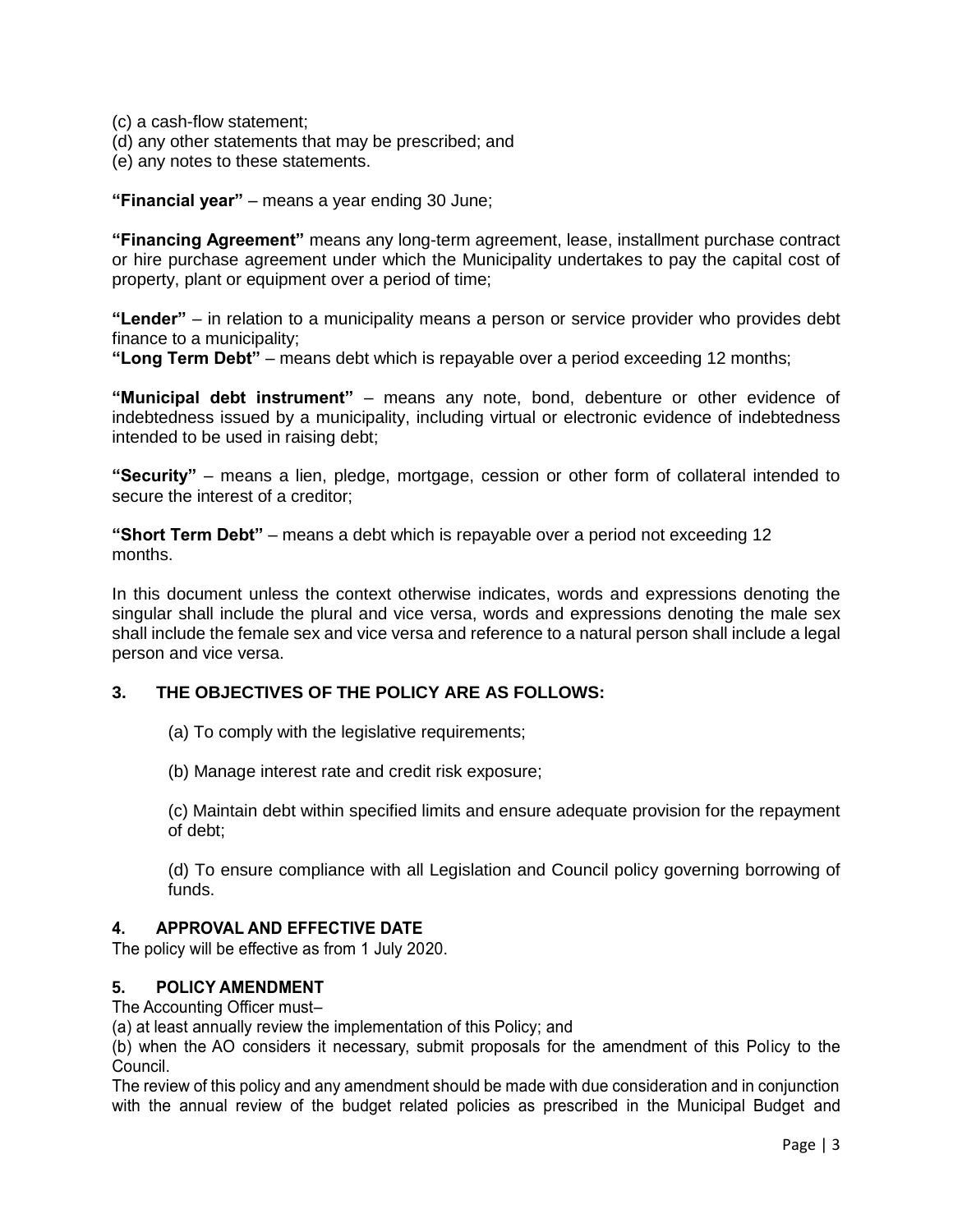Reporting Regulations, 2008.

# **6. RELATIONSHIP WITH OTHER POLICIES**

This policy needs to be read in conjunction with other relevant adopted policies of the municipality, including the following:

(a) Delegation of Powers;

- (b) Accounting Policy;
- (c) Cash Management and Investment Policy
- (d) Long Term Financial Plan Policy;
- (e) Budget Implementation and Monitoring Policy;

# **7. SCOPE OF THE POLICY**

**Risk Management**: The need to manage interest rate risk, credit risk exposure and to maintain debt within specified limits is the foremost objective of the borrowing policy. To attain this objective, diversification is required to ensure that the Chief Financial Officer prudently manages interest rate and credit risk exposure.

**Cost of Borrowings**: The borrowings should be structured to obtain the lowest possible interest rate, on the most advantageous terms and conditions, taking cognisance of borrowing risk constraints, infrastructure needs and the borrowing limits determined by Legislation.

**Prudence**: Borrowings shall be made with care, skill, prudence and diligence. The standard of prudence to be used shall be the "prudent person" standard and shall be applied in the context of managing overall debt.

Officials are required to adhere to:

- a) written procedures and these guidelines
- b) exercise due diligence
- c) prepare all reports timeously
- d) ensure strict compliance with all Legislation and Council policy

# **8. CONSIDERATIONS**

The Municipality from time to time, will use certain of its surplus funds to fund it Capital programme. The utilisation of surplus funds enables the Municipality to reduce its reliance on external debt financing, thereby allowing it to borrow only funds from external sources when favourable market conditions prevail.

#### **8.1 Factors to be considered when borrowing**:

the type and extent of benefits to be obtained from the borrowing. the length of time the benefits will be received. the beneficiaries of the acquisition or development. the impact of interest and redemption payments on both current and forecasted property tax income. the current and future capacity of the property tax base to pay for borrowings and the rate of growth of the property tax base. likely movements in interest rates for variable rate borrowings. other current and projected sources of funds. competing demands for funds.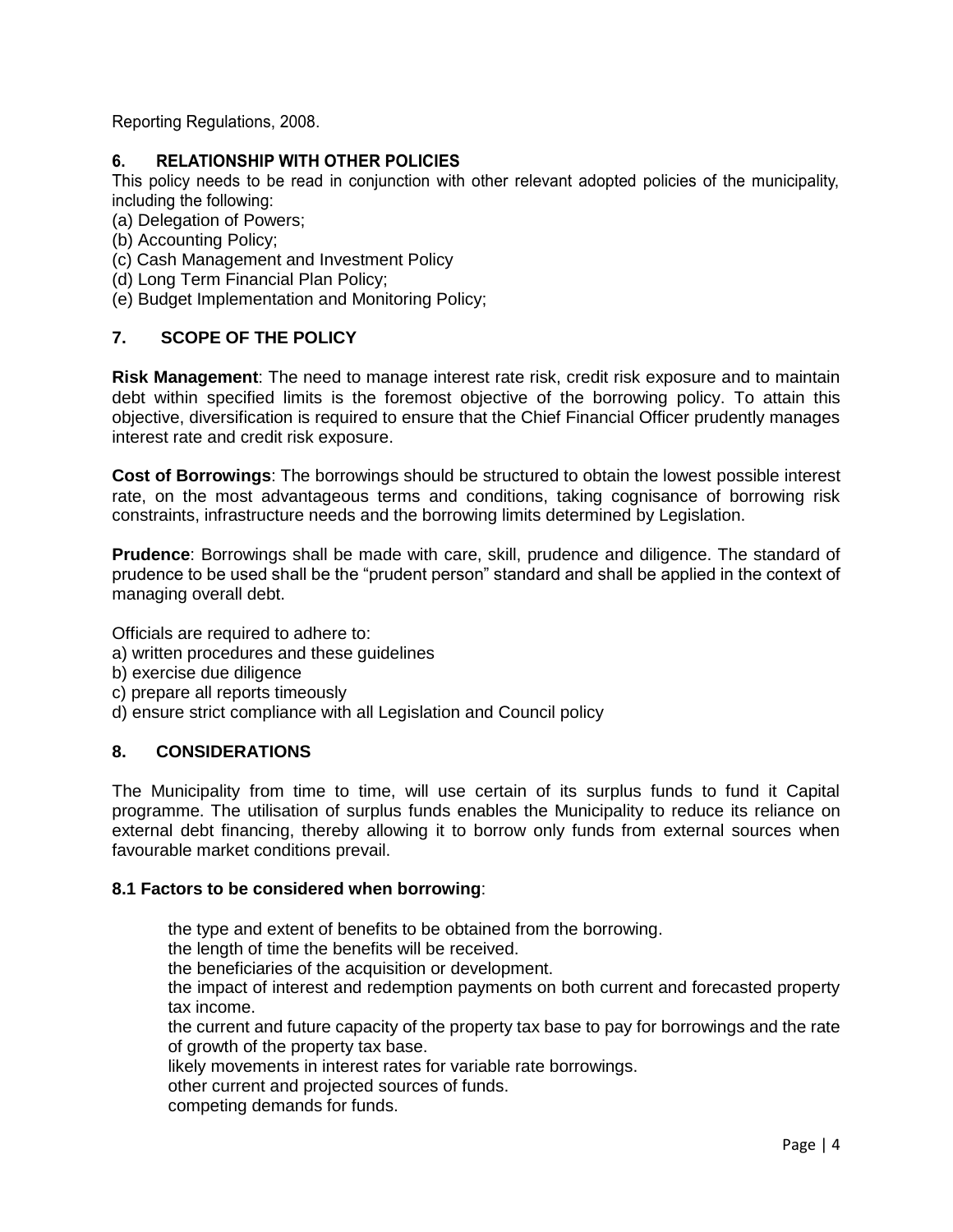timing of money market interest rate movements and the long term rates on the interest rate curve.

The Municipality will, in general, seek to minimise its dependence on borrowings in order to minimise future revenue committed to debt servicing and redemption charges.

The Municipality may only borrow funds, in terms of the Municipal Finance Management Act, for the purpose of acquiring assets, improving facilities or infrastructure to provide service delivery.

### **8.2 Potential lenders include**:

The Development Bank of Southern Africa Banks registered in terms of the Banks Act, 1990 (Act No 94 of 1990)

### **9. DEBT REPAYMENT PERIOD**

Cognisance is taken of the useful lives of the underlying assets to be financed by the debt, and, moreover, careful consideration is taken of the interest rates on the interest yield curve. Should it be established that it is cost effective to borrow the funds on a shorter duration (as opposed to the life of the asset) as indicated by the interest yield curve, the loan will be negotiated to optimise the most favourable and cost effective benefit to the Municipality.

## **10. SECURITY**

The Municipal Finance Management Act provides that the Municipality may provide security for any of its debt obligations, including the giving of a lien, pledging, mortgaging or ceding an asset, or giving any other form of collateral. It may cede as security any category of revenue or rights of future revenue. Some Lenders may require the Municipality to agree to restrictions on debt that the Municipality may incur in future until the secured debt is settled.

- 10.1 A municipality may by resolution of its council provide security for:
- 10.1.1 Any of its debt obligations; and
- 10.1.2 Contractual obligations of the municipality undertaken in connection with capital expenditure by the persons on property, plant or equipment to be used by the municipality or such other person for the purpose of achieving the objective of local government in terms of section 152 of the Constitution.
- 10.2 A municipality may in terms of section 9.1 above provide any appropriate security, including by:
	- 10.2.1 Giving a lien on, or pledging, mortgaging, ceding or otherwise hypothecating, an asset or right, or giving any other form of collateral;
	- 10.2.2 Undertaking to effect payment directly from money or sources that may become available and to authorize the lender or investor direct access to such sources to ensure payment of the secured debt or the performance of the secured obligations, but this form of security may not affect compliance with section 8 (2) of the MFMA;
	- 10.2.3 Undertaking to deposit funds with the lender, investor or third party as security;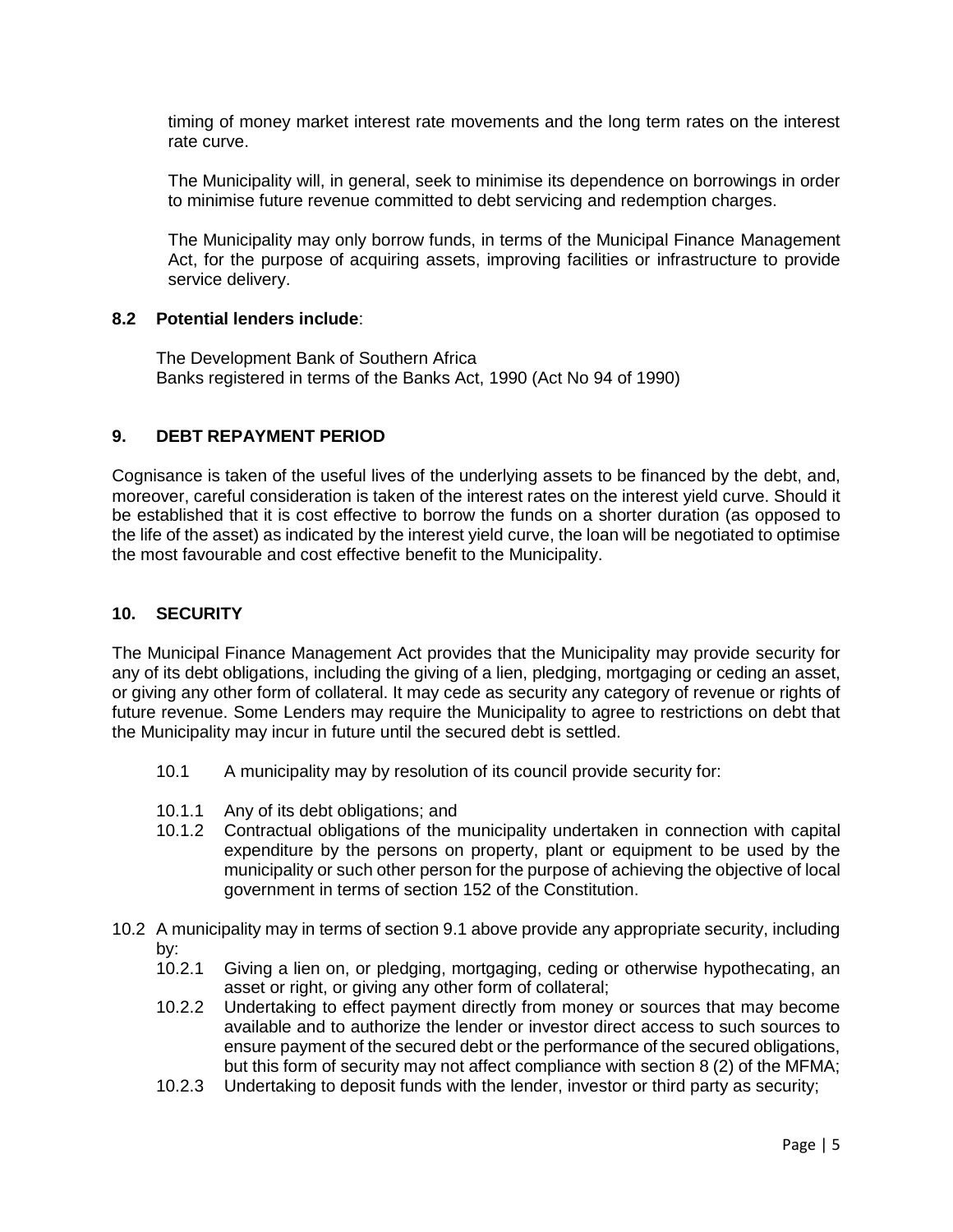- 10.2.4 Agreeing to specific payment mechanisms or procedures to ensure exclusive or dedicated payments to lenders or investors, including revenue intercepts, payments into dedicated accounts or other payment mechanisms or procedures'
- 10.2.5 Ceding as security any category of revenue or rights to future revenue;
- 10.2.6 Undertaking to have disputes resolved through mediation, arbitration or other dispute resolution mechanisms;
- 10.2.7 Undertaking to retain revenues or specific municipal tariffs or other charges, fees or funds at a particular level or at a level sufficient to meet its financial obligations;
- 10.2.8 Undertaking to make provision in its budget for the payment of its financial obligations, including capital and interest;
- 10.2.9 Agreeing to restrictions on debt that the municipality may incur in future until the secured debt is settled or the secured obligations are met; and
- 10.2.10 Agreeing to such other arrangements as the municipality may consider necessary and prudent.
- 10.3 A council resolution authorizing the provision of security:
	- 10.3.1 Must determine whether the asset or right with respect to which the security is provided, is necessary for providing the minimum level of basic municipal services; and
	- 10.3.2 If so, must indicate the manner in which the availability of the asset or right for the provision of that minimum level of basic municipal services will be protected.
- 10.4 If the resolution has determined that the asset or right is necessary for providing the minimum level of basic municipal services, neither the party to whom the municipal security is provided, nor any successor or assignee of such party, my, in the event of a default by the municipality, deal with the asset or right in a manner that would preclude or impede the continuation of that minimum level of basic municipal services.
- 10.5 A determination in terms of section 9.3 above that an asset or right is not necessary for providing the minimum level of basic municipal services is binding on the municipality until the secured debt has been paid in full or the secured obligations have been performed in full, as the case may be.

# **11. OVERDRAFT**

The municipality may establish an overdraft facility with the bank when necessary to bridge shortfalls within a financial year during which the debt is incurred.

The overdraft facility must be approved by Council.

The overdraft facility must be settled by 30 June.

All the requirements applicable to Short Term Debt in terms of Clause 12 also applies *mutatis mutandis*, to an overdraft.

# **12. SHORT TERM DEBT**

The Municipal Finance Management Act provides that the Municipality may incur short term debt only when necessary to bridge shortfalls within a financial year during which the debt is incurred, in expectation of specific and realistic anticipated income to be received within that financial year;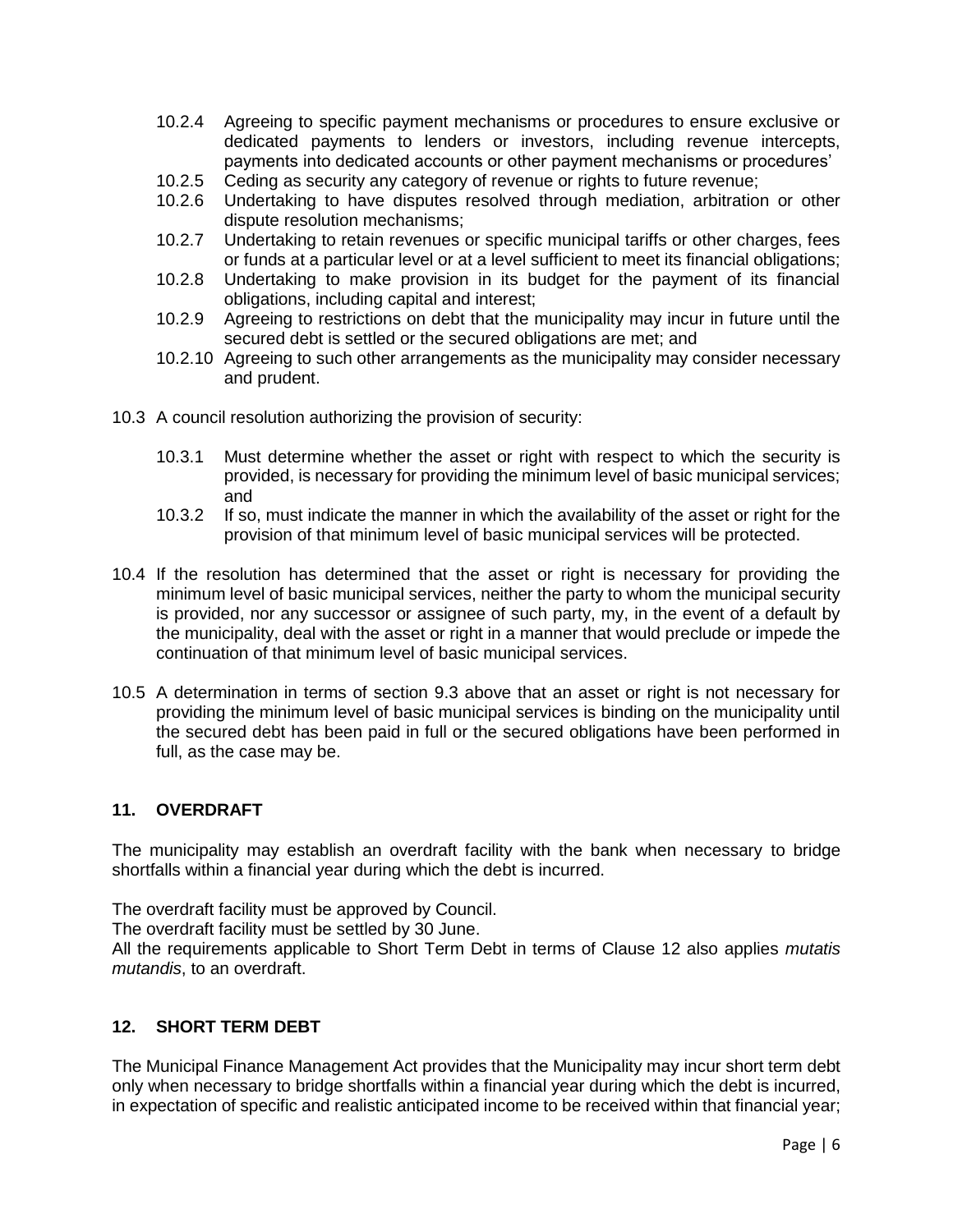or capital needs within a financial year, to be repaid from specific funds to be received from enforceable allocations or long term debt commitments.

The Municipality must pay off short term debt within the same financial year and may not renew or refinance its short term debt. The Municipality may, in terms of the Municipal Finance Management Act, incur short term debt only if the Chief Financial Officer has made a prior written finding that the debt is either within prudential limits on short term debt as previously approved by Municipality, or is necessary due to an emergency that could not reasonably have been foreseen and cannot await Council approval.

The Merafong Municipality is in the fortunate position that due to its sound financial position it is not necessary to raise any short term loans.

# **13. LONG TERM DEBT**

The municipality may incur long-term debt for purposes of financing its long-term strategic objectives, and outlined in the Constitution of the Republic of South Africa, Act 108 of 1996, and Chapter 74 on Local Government, to:

- Provide democratic and accountable government for local communities;
- Ensure the provision of services to communities in a sustainable manner;
- Promote social and economic development;
- Promote a safe and healthy environment; and
- Encourage the involvement of community organisations in the maters of local government.

A municipality may incur long-term debt of:

- A resolution of the municipal council, signed by the Executive Mayor , has approved the debt agreement; and
- The Accounting Officer has signed the agreement or other document which creates or acknowledges the debt.

A municipality may incur long-term debt only if the Accounting Officer of the municipality, has, in accordance with section 21A of the Municipal Systems Act:

- at least twenty one (21) days prior to the meeting the council at which approval for the debt is to be considered, made public an information statement setting out particulars of the proposed debt, including amount of the proposed debt, the purpose for which the debt is to be incurred and particulars of any security to be provided; and
- invited the public, the National Treasury and the relevant provincial treasury to submit written comments or representations to the council in respect of the proposed debt; and
- has submitted a copy of the information statement to the municipal council at least twenty one (21) days prior to the meeting of the council, together with particulars of:
	- $\circ$  The essential repayment terms, including the anticipated debt repayment schedule, and
	- $\circ$  The anticipated total cost in connection with such debt over the repayment period.

Capital expenditure may include:

- Financing costs, including
	- o Capitalised interest for a reasonable initial period;
	- o Costs associated with security arrangements in accordance with section 48 of the Act;
	- o Discounts and fees in connection with the financing;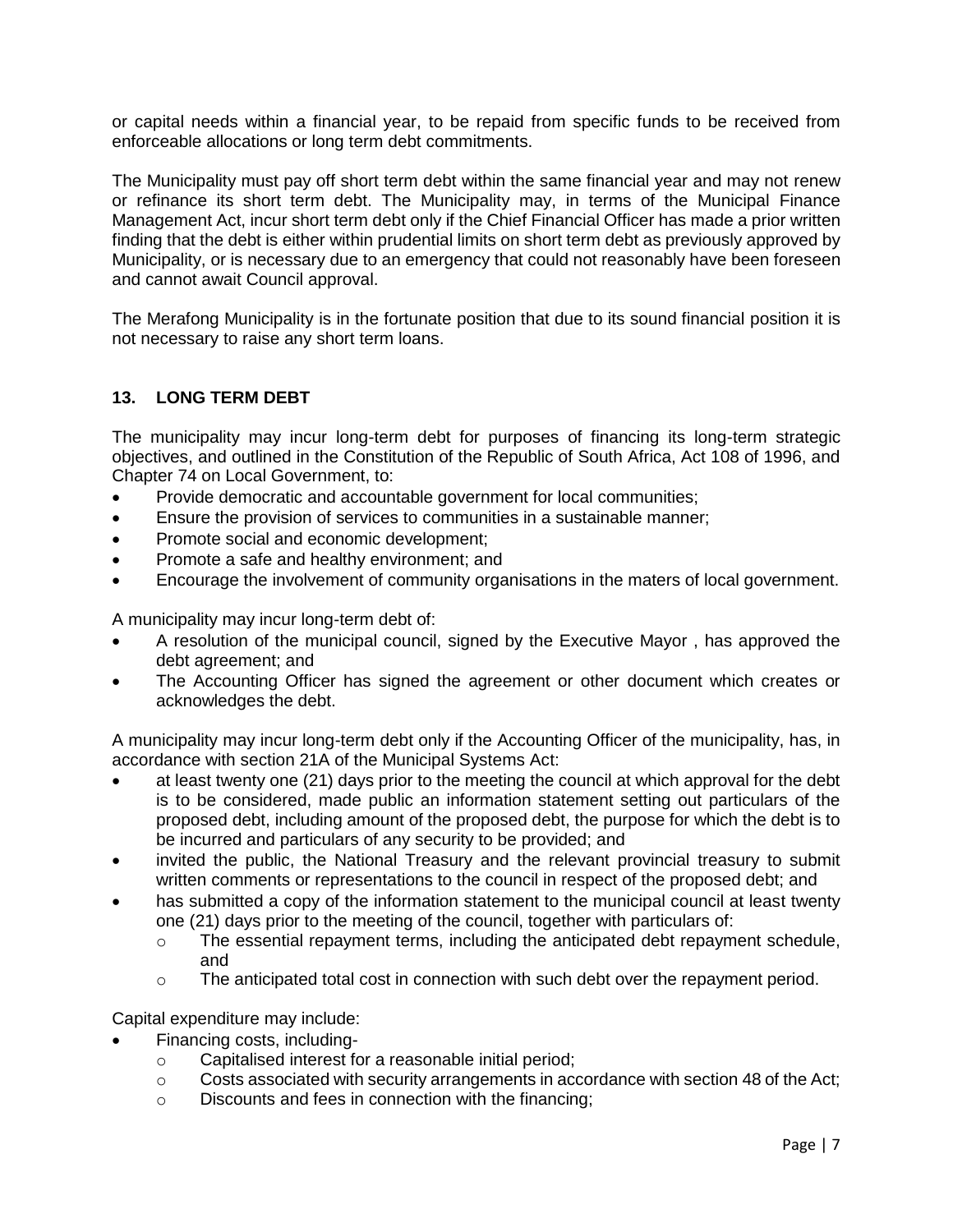- $\circ$  Fees for legal, financial, advisory, trustee, credit rating and other services directly connected to the financing; and
- $\circ$  Costs connected to the sale or placement of debt, and costs for printing and publication directly connected to the financing.
- Costs of professional services directly related to the capital expenditure; and
- Such other costs as may be prescribed.

A municipality may borrow money for the purpose of refinancing existing long-term debt, provided that:

- The existing long-term debt was lawfully incurred;
- The refinancing does not extend the term of the debt beyond the useful life property, plant or equipment for which the money was originally borrowed;
- The net present value of the projected future payments (including principal and interest payments) after refinancing is less than the net present value of projected future payments before refinancing; and
- The discount rate used in projecting net present value, and any assumptions in connection with the calculations, must be reasonable and in accordance with criteria set out in a framework that may be prescribed.

A municipality's long-term debt must be consistent with its capital budget.

The municipality may also incur long term debt in the form of a Finance lease (instalment sale agreement) for the financing of plant and equipment, such as various vehicles and equipment.

# **14. DISCLOSURE**

Any official involved in the securing of loans by the Municipality must, when interacting with a prospective lender or when preparing documentation for consideration by a prospective Investor disclose all relevant information that may be requested or that may be material to the decision of the prospective Lender or Investor. Reasonable care must be taken to ensure the accuracy of any information disclosed. Whilst this is a standard and acceptable business practice, it is also in compliance with section 49 of the Municipal Finance Management Act.

# **15. APPROVAL OF LOANS BY THE MUNICIPALITY**

Section 46 of the Municipal Finance Management Act stipulates that the Municipality may incur long-term debt only if a resolution of the Council, signed by the mayor, has approved the debt agreement and the Accounting Officer has signed the agreement or other document which acknowledges the debt. At least 21 days prior to the meeting of the Council at which approval for the debt is to be considered, the Municipality must make public an information statement setting out particulars of the proposed debt, including the amount of the proposed debt, the purposes for which the debt is to be incurred and particulars of any security to be provided. The Public, the National Treasury and Provincial Treasury must be invited to submit written comments or representations to the council in respect of the proposed debt. A copy of the information statement must be submitted to Council at least 21 days prior to the meeting to discuss the proposed loan, together with particulars of –

i. the essential repayment terms, including the anticipated debt repayment schedule; and ii. the anticipated total cost in connection with such debt over the repayment period.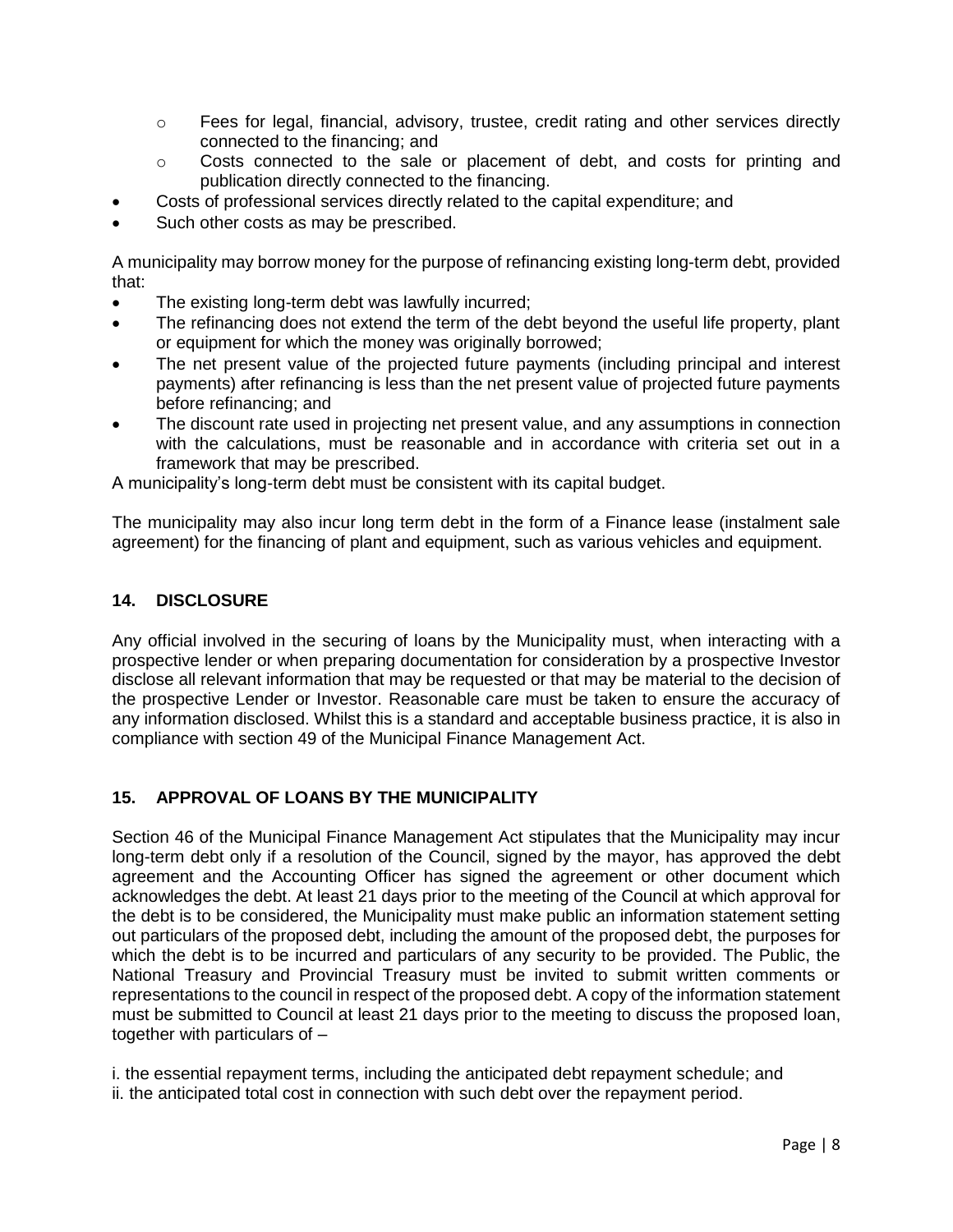# **16. PROVISION FOR REDEMPTION OF LOANS**

Merafong Municipality may borrow from Institutions and set up sinking funds to facilitate loan repayments, especially when the repayment is to be met by a bullet payment on the maturity date of the loan. These sinking funds may also be invested directly with the Lender's Bank. The maturity date and accumulated value of such investment must coincide with the maturity date and amount of the intended loan that is to be repaid. Use can also be made of guaranteed endowment policies to facilitate the payment on maturity date.

# **17. NON-REPAYMENT OR NON-SERVICING OF LOAN**

Merafong Municipality must honor all its loan obligations timeously. Failure to effect prompt payment will adversely affect the raising of future loans at favorable costs of borrowing. In addition to the timeous payment of the loans, the Municipality must adhere to the covenants stipulated in the loan agreements.

# **18. PROHIBITED BORROWING PRACTICES**

In the past some Municipalities have borrowed funds with the sole purpose of investing them to earn a return. The motive was clearly speculative. The cost of debt is almost always more expensive than the return that the Municipality can derive by investing in permitted investments. Consequently, as a principle, Merafong Municipality does not borrow for investment purposes, but depending on the shape of the interest yield curve may borrow in advance of its capital cash flow needs in a given financial year to take advantage of an inverse interest yield curve. Foreign Borrowing is permitted in terms of section 47 of the Municipal Finance Management Act, whereby the debt is denominated in Rand and is not indexed to, or affected by, fluctuations in the value of the Rand against any foreign currency.

# **19. INTERNAL CONTROL**

The internal control procedures involve Internal Audit and Performance Management, and the Auditor General reviewing and testing the systems of the Finance Department on a regular basis. In order to prevent losses arising from fraud, misrepresentations, error, conflict of interest or imprudent action, a system of internal controls governs the administration and management of the portfolio.

Controls deemed most important include:- Control of collusion, separation of duties. Custodial safekeeping of loan agreements and contracts. Clear delegation of duties. Checking and verification by senior officials of all transactions. Documentation of transactions and repayments. Code of ethics and standards. Electronic Funds Transfer limits and a detailed procedure manual for the system.

# **20. NATIONAL TREASURY REPORTING AND MONITORING REQUIREMENTS**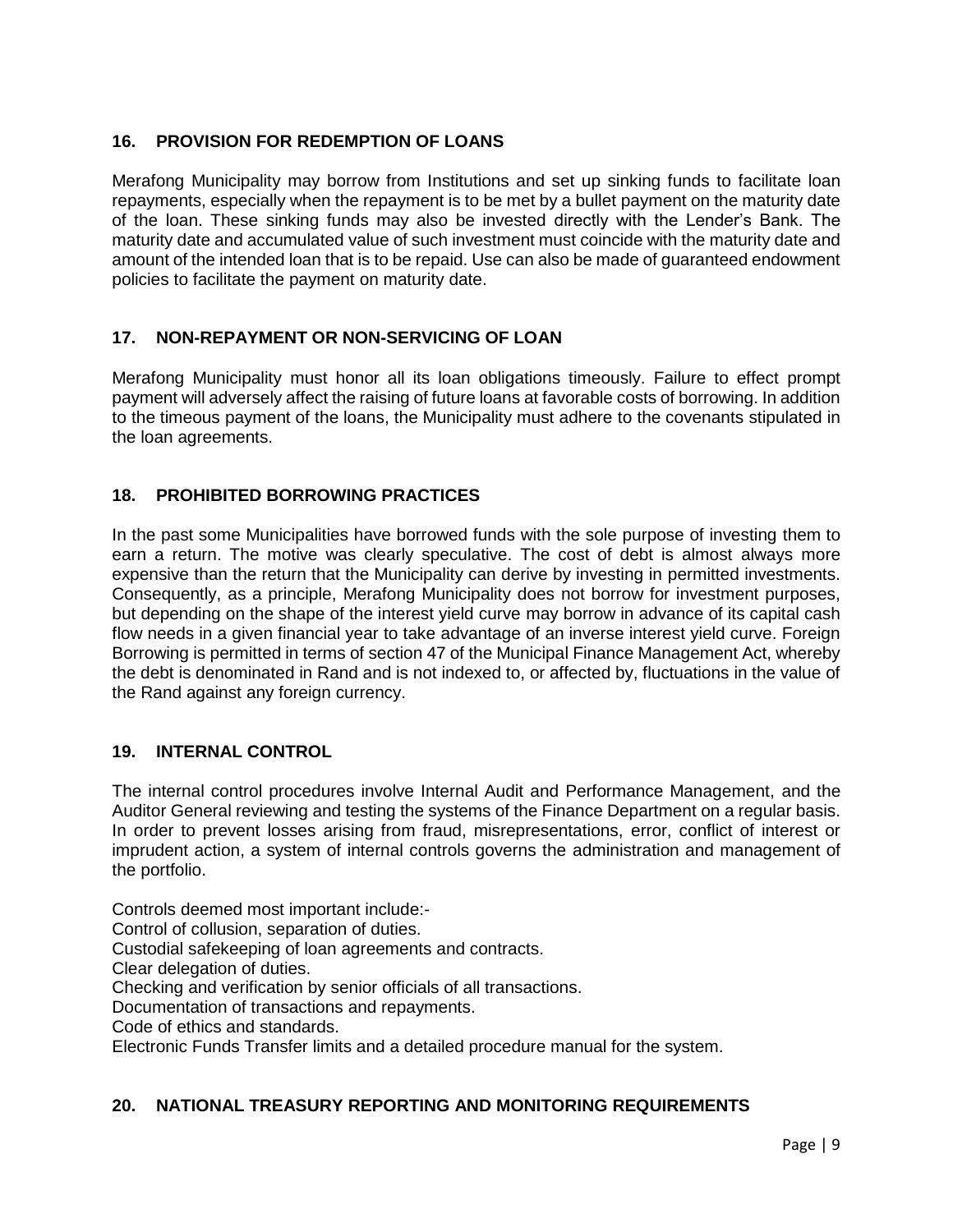The Municipality submits numerous returns to National Treasury. It is mainly coordinated by the Finance Department. One such report deals with the Municipality's external interest paid each month. Another return, prepared on a quarterly basis, requires the Municipality to itemise all its external borrowings for the quarter ended.

# **21. OTHER REPORTING AND MONITORING REQUIREMENTS**

Regular reporting mechanisms are in place in order to access the borrowings portfolio and to ensure compliance with policy objectives, guidelines and applicable laws.

Quarterly activities: National Treasury MSCOA Borrowings return

General:-

Report actual borrowings (in compliance with Section 71 of the Municipal Finance Management Act) to the mayor and Provincial Treasury

Annually:-

Preparation of Annual MTERF Budget Preparation of Annual Cash Flow Forecast in Table A5 & A7 Preparation of Annual Financial Statements Confirmation of Lender balances at financial year end obtaining written certification of loan balances at year end Completion of credit rating questionnaire Regular reviews by Auditor General

# **22. APPROVAL**

- 22.1 Once Council approves the loan, the AO has to enter into an agreement with the recommended financial institution on behalf of Council. The Chief Financial Officer must ensure that the terms and conditions are as originally agreed before the Council is committed;
- 22.2 All municipal loan commitments must be recorded in a Loans Register reflecting at a minimum the:
	- 22.2.1 Loan number;
	- 22.2.2 Type of loan;
	- 22.2.3 Financial institution;
	- 22.2.4 Date issued;
	- 22.2.5 Purpose of loan;
	- 22.2.6 Loan period;
	- 22.2.7 Interest rate;
	- 22.2.8 Installments (capital and interest);
	- 22.2.9 Due dates (quarterly / half-yearly / yearly);
	- 22.2.10 Security (if any);
	- 22.2.11 Final redemption date;
	- 22.2.12 Opening balance at the beginning of the financial year;
	- 22.2.13 Amounts received during the financial year;
	- 22.2.14 Capital amounts redeemed during the financial year; and